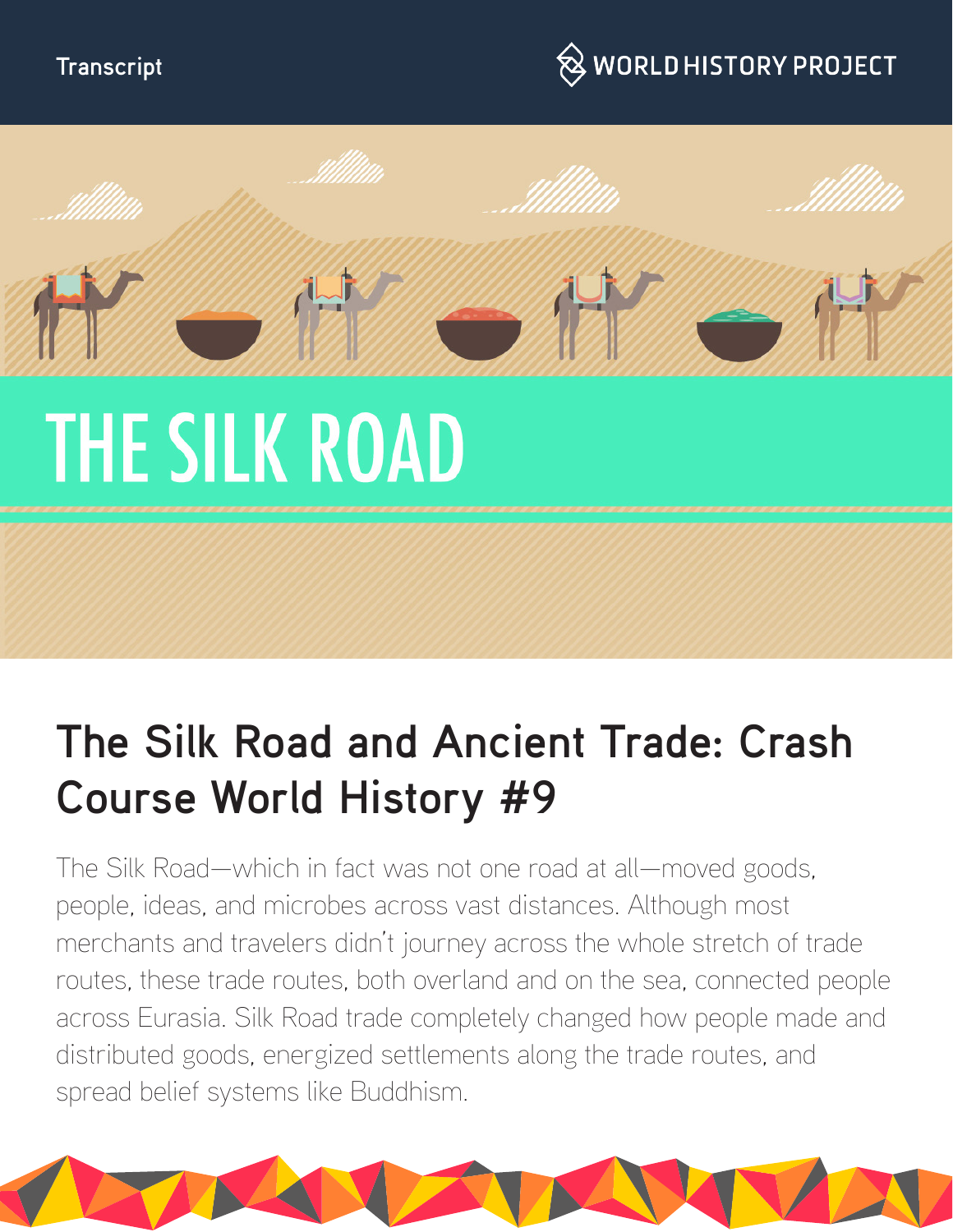

*John Green holds up a t-shirt that says "viva las computadoras!"; an animated map shows all of the places around the globe that the shirt has been John Green as his younger self*

*CCWH theme song plays*

**01:03**

*Animation of travelers on camelback walking across a town; a map shows the route that is known as the Silk Road*

*The travelers on camelback walk through a market making transactions*

#### **02:16**

*Animated mulberry tree*

*Animated man wearing silk clothing in warm and cold climates* Hi, there, I'm John Green. This is Crash Course World History, and today we're gonna talk about the Silk Road, so called because it was not a road and was not made of silk. So this is a t-shirt—it was designed in Belgium and contains cotton from both Brazil and Texas, which was turned into cloth in China, stitched in Haiti, screen-printed in Washington, sold to me in Indiana, and now that I am too fat to wear it, it will soon make its way to Cameroon or Honduras or possibly even back to Haiti. Can we just pause for a moment to consider the astonishing fact that most t-shirts see more of the world than most of us do?

Mr. Green, Mr. Green! But t-shirts can't see the world because they don't have eyes.

Look, me from the past, it's difficult for me to isolate what I hate most about you because there is so much to hate. But very near the top is your relentless talent for ignoring everything that is interesting and beautiful about our species in favor of pedantic sniveling in which no one loses or gains anything of value. I'm gonna go put on a collared shirt, 'cause we're here to tackle the big picture.

So the Silk Road didn't begin trade, but it did radically expand its scope, and the connections that were formed by mostly unknown merchants arguably changed the world more than any political or religious leaders. It was especially cool if you were rich, because you finally had something to spend your money on other than temples. But even if you weren't rich, the Silk Road reshaped the lives of everyone living in Africa and Eurasia, as we will see today—let's go straight to the Thought Bubble.

As previously mentioned, the Silk Road was not a road. It's not like archaeologists working in Uzbekistan have uncovered a bunch of yield signs and baby-on-board stickers. It was an overland route where merchants carried goods for trade. But it was really two routes—one that connected the Eastern Mediterranean to Central Asia, and one that went from Central Asia to China. Further complicating things, the Silk Road involved sea routes. Many goods reached Rome via the Mediterranean, and goods from Central Asia found their way across the Pacific to Japan and even Java. So we shouldn't think of the Silk Road as a road, but rather as a network of trade routes. But just as now, the goods traveled more than the people who traded them. Very few traders traversed the entire Silk Road. Instead, they'd move back and forth between towns, selling to traders who'd take the goods further toward their destination, with everybody marking up prices along the way.

So what'd they trade? Well, silk, for starters. For millennia, silk was only produced in China. It is spun from the cocoons of mulberry-tree-eating worms, and the process of silk-making, as well as the techniques for raising the worms, were closely guarded secrets, since the lion's share of China's wealth came from silk production. The Chinese used silk as fishing line, to buy off nomadic raiders to keep things peaceful, and to write before they invented paper.

But as an export, silk was mostly used for clothes. Silk clothing feels light in the summer and warm in the winter, and until we invented \$700 pre-distressed designer jeans, decking yourself out in silk was the number-one way to show people that you were wealthy.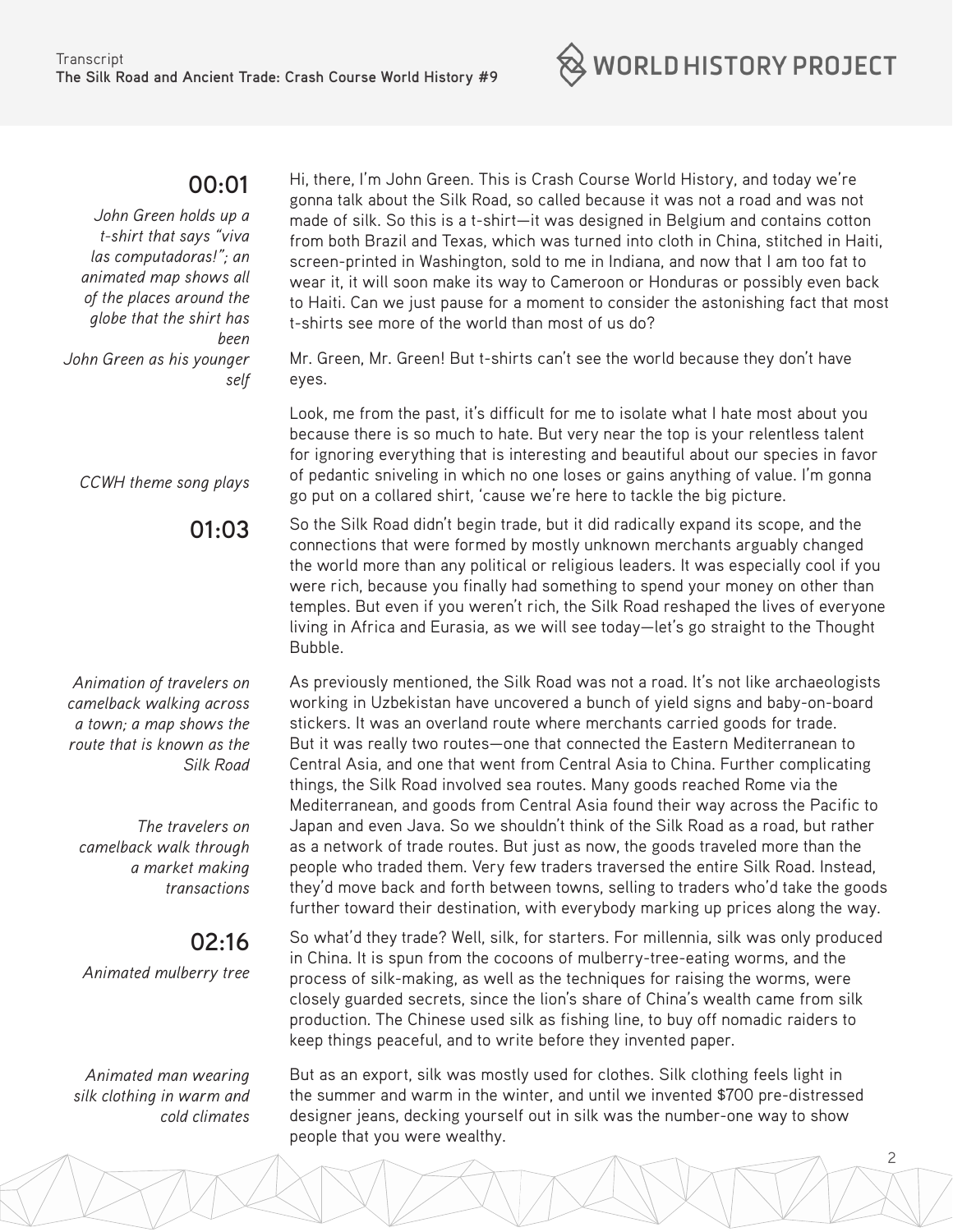

*map shows the locations from which various exports originated*

## **03:20**

*Photo of a nomadic dwelling; Video footage of the Mongols riding on horseback, dragging bodies behind them*

*Photo of the skull-turneddrinking cup*

#### **04:09**

*Various artworks depicting merchants and cities*

> *photographs of ruins of Palmyra and Ancient Rome*

#### **04:45**

*Text: "Did you know? Historians are unsure if this is Seneca since all records were lost"* 

*John Green moves into a gilded chair, a fireplace slides into view* Thanks, Thought Bubble—but the Silk Road wasn't all about silk. The Mediterranean exported such clichè goods as olives, olive oil, wine, and mustachioed plumbers. China also exported raw materials like jade, silver, and iron, India exported fine cotton textiles, ivory that originated in East Africa made its way across the Silk Road, and Arabia exported incense and spices and tortoise shells. Oh, God, it's a red one, isn't it? It's just gonna chase me, I just—ow!

Up until now on Crash Course, we've been focused on city-dwelling civilizational types, but with the growth of the Silk Road, the nomadic peoples of Central Asia suddenly become much more important to world history. Most of Central Asia isn't great for agriculture, but it's difficult to conquer, unless you are—wait for it—the Mongols.

It also lends itself fairly well to herding, and since nomads are definitionally good at moving around, they're also good at moving stuff from point A to point B, which makes them good traders. Plus, all their travel made them more resistant to diseases. One group of such nomads, the Yuezhi, were humiliated in battle in the second century BCE by their bitter rivals the Xiongnu, who turned the Yuezhi's king's skull into a drinking cup, in fact. And in the wake of that, the Yuezhi migrated to Bactria and started the Kushan Empire in what is now Afghanistan and Pakistan.

Although Silk Road trading began more than a century before the birth of Jesus, it really took off in the second and third centuries CE, and the Kushan Empire became a huge hub for that Silk Road trade. By then, nomads were being eclipsed by professional merchants who traveled the Silk Roads, often making huge profits, but those cities that had been founded by nomadic peoples became hugely important. They continued to grow because most of the trade on the Silk Road was by caravan, and those caravans had to stop frequently, you know, for, like, food, and water, and prostitutes. These towns became fantastically wealthy. One, Palmyra, was particularly important, because all of the incense and silk that traveled to Rome had to go through Palmyra.

Silk was so popular among the Roman elite that the Roman Senate repeatedly tried to ban it, complaining about trade imbalances caused by the silk trade, and also that silk was inadequately modest. To quote Seneca the Younger, "I see clothes of silk, "if materials that do not hide the body, "nor even one's decency, can be called clothes." He also said of the woman who wears silk, "Her husband has no more acquaintance "than any outsider or foreigner with his wife's body." And yet, all attempts to ban silk failed, which speaks to how much, even in the ancient world, wealth shaped governance. And with trade, there was a way of becoming wealthy without being a king or a lord who takes part of what your citizens produce.

The merchant class that grew along with the Silk Road came to have a lot of political clout, and in some ways, that began the tension that we still see today between wealth and politics—whether it's, you know, corporations making large donations or Vladimir Putin periodically jailing billionaires. Mr. Putin, I just want to state for the record that I did not mean that in any way, I was... Stan wrote that joke. Oh, it's time for the Open Letter.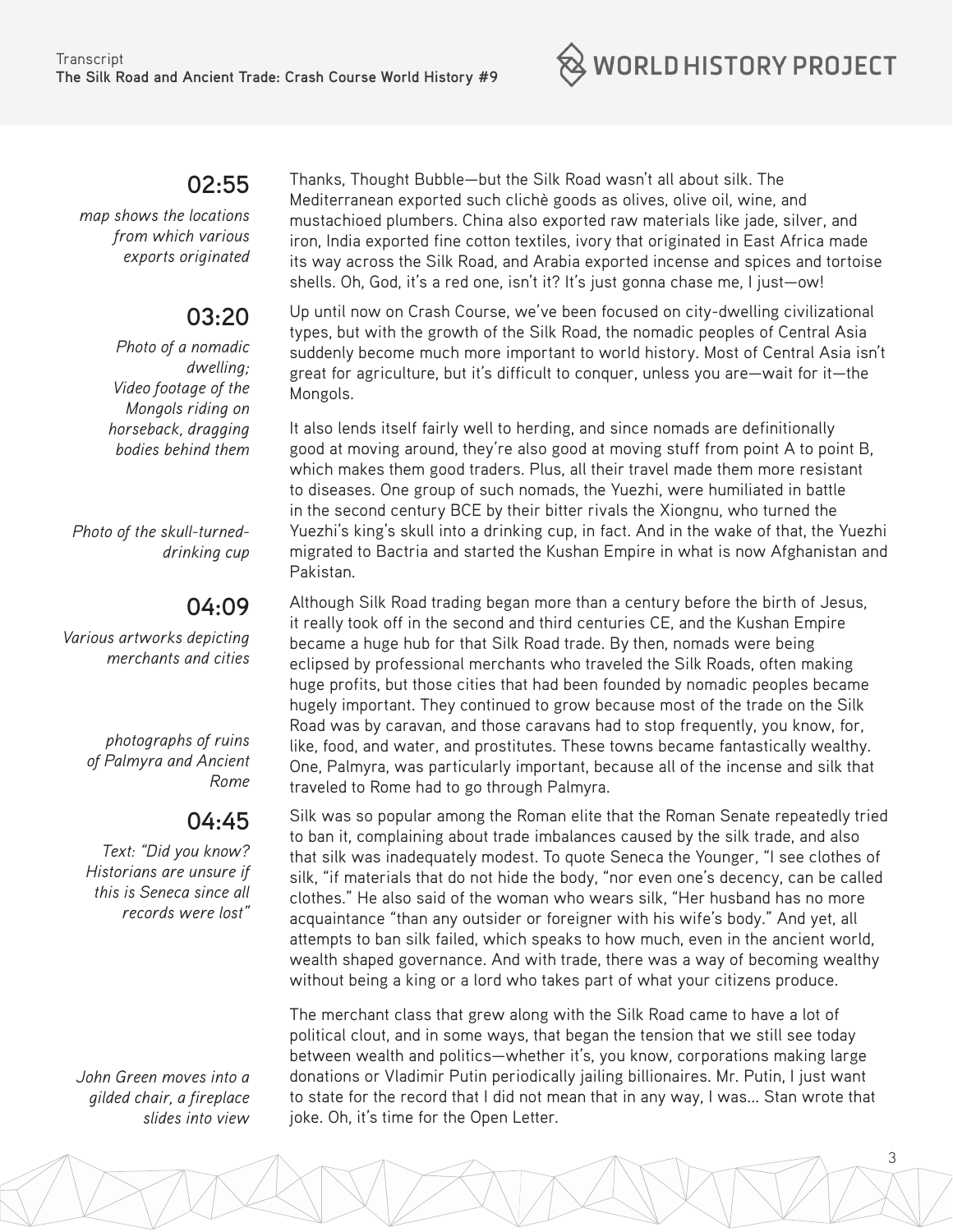

 *Green pulls gold "silk" from a compartment above the fireplace*

#### **06:17**

*Several artworks depict workers producing silk*

*Image of a Buddhist monk sitting on top of the Eightfold Path: 1. Right view 2. Right intention 3. Right speech 4. Right action 5. Right to livelihood 6. Right effort 7. Right mindfulness 8. Right concentration*

### **07:05**

*Photos of Buddhist artworks and temples; several paintings depict heavens*

#### **07:57**

*Painting of a monastery – a structure containing many interconnected buildings* An Open Letter to billionaires. But first, let's see what's in the Secret Compartment today. Oh, it's some fake silk, the stuff that put real silk out of business. Dear billionaires, I've wrapped myself in the finest of polyester so that you will take my message seriously. Here at Crash Course, we've done a lot of research into our demographics, and our show is watched primarily by grammar nazis, Muggle quidditch players, people who have a test tomorrow, and billionaires. And I have a message for you, billionaires—it will never be enough. Your relentless yearning is going to kill us all. Best wishes, John Green.

Speaking of billionaires, the goods that traveled on the Silk Road really only changed the lives of rich people. Did the Silk Road affect the rest of us? Yes, for three reasons. First, wider economic impact. Relatively few people could afford silk, but a lot of people devoted their lives to making that silk. And as the market for silk grew, more and more people chose to go into silk production rather than doing something else with their lives.

Second, the Silk Road didn't just trade luxury goods. In fact, arguably, the most important thing traded along the Silk Road—ideas. For example, the Silk Road was the primary route for the spread of Buddhism. When we last saw the Buddha's Eightfold Path to escaping the cycle of suffering and desire that's inherent to humans, it was beginning to dwindle in India. But through contacts with other cultures and traditions, Buddhism grew and flourished and became one of the great religious traditions of the world.

The variation of Buddhism that took root in China, Korea, Japan, and Central Asia is known as Mahayana Buddhism, and it differed from the original teachings of the Buddha in many ways, but one that was fundamental. For Mahayana Buddhists, the Buddha was divine. I mean, we can—and religious historians do—fight over the exact definition of divine, but in Mahayana Buddhism, there's no question that the Buddha is venerated to a greater degree. The idea of nirvana also transformed from a release from that cycle of suffering and desire to something much more heavenly and, frankly, more fun. And in some versions of Mahayana Buddhism, there are lots of different heavens, each more awesome than the last. Rather than focusing on the fundamental fact of suffering, Mahayana Buddhism offered the hope that through worship of the Buddha or one of the many Bodhisattvas—holy people who could have achieved nirvana, but chose to hang out on Earth with us because they're super-nice—one could attain a good afterlife.

Many merchants on the Silk Road became strong supporters of monasteries, which in turn became convenient way stations for caravans. And by endowing the monasteries, rich merchants were buying a form of supernatural insurance. Monks who lived in the monasteries would pray for the success of trade missions and the health of their patrons. It was win-win, especially when you consider that one of the central materials used in Mahayana Buddhist rituals... is silk.